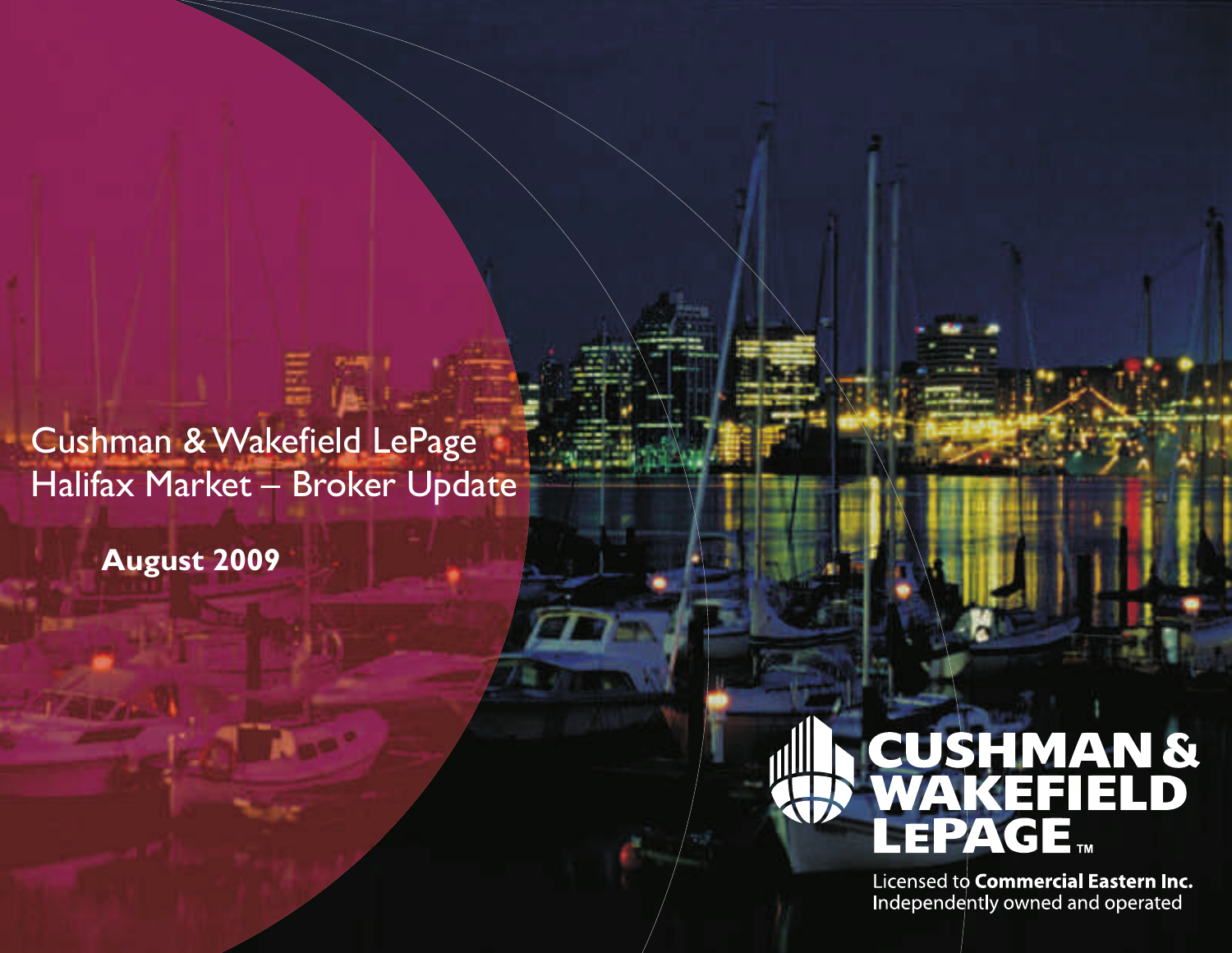## HALIFAX MARKET - BROKER UPDATE **OFFICE** - August 09 SPACE FOR **LEASE**

I

I

and operated



Licensed to Commercial Eastern Inc. Independently owned and operated

|                                                                                      | <b>ADDRESS</b>                                                                              | <b>SIZE</b>                                                                                                                                                 | <b>PRICE</b>                                      | <b>DETAILS</b>                                                                                                                                                                                               | <b>AGENT</b>                        |
|--------------------------------------------------------------------------------------|---------------------------------------------------------------------------------------------|-------------------------------------------------------------------------------------------------------------------------------------------------------------|---------------------------------------------------|--------------------------------------------------------------------------------------------------------------------------------------------------------------------------------------------------------------|-------------------------------------|
| <b>Bill MacAvoy</b>                                                                  |                                                                                             |                                                                                                                                                             |                                                   |                                                                                                                                                                                                              |                                     |
| 902.425.1872<br>bmacavoy@cweast.com                                                  | 1959 Upper Water<br>(Purdy's Wharf Tower I)<br><b>HALIFAX - SUBLEASE</b>                    | 19,355 sq. ft                                                                                                                                               | Call for Details                                  | Can be subdivided                                                                                                                                                                                            | Bill MacAvoy, Steven Dexter         |
| <b>Mike Brown</b><br>902.482.1767<br>mbrown@cweast.com                               | 1601 Lower Water Street<br>(Summit Place)<br><b>HALIFAX - SUBLEASE</b>                      | 7,000-10,000 sq. ft                                                                                                                                         | Call for Details                                  | 3-4 Offices, boardroom, meeting room, open areas,<br>workstations & furniture may be available                                                                                                               | Andy Belliveau                      |
| <b>Steven Dexter</b><br>902.425.0377<br>sdexter@cweast.com                           | 7 Mellor Street (Wright Place)<br>CITY OF LAKES - SUBLEASE                                  | 6,760 sq. ft.                                                                                                                                               | Call for Details                                  | Leaseholds in place                                                                                                                                                                                          | Andrew Belliveau, Robert Jennings   |
| Jamie Ferguson                                                                       | 2760-64 Robie Street<br><b>HALIFAX</b>                                                      | Up to 5,500 sq. ft.                                                                                                                                         | \$10.00 Net                                       | Second floor office space, property being redeveloped<br>Available Fall 2009                                                                                                                                 | Tom Gerard, Mike Brown, Mat Houston |
| 902.425.4009<br>jferguson@cweast.com                                                 | 2178-80 Gottigen Street<br><b>HALIFAX</b>                                                   | 3,050 sq. ft. & 1,800 sq. ft.                                                                                                                               | \$14.00 Gross Elec.<br>not incl.                  | Ground floor retail/office                                                                                                                                                                                   | Tom Gerard, Mike Brown, Mat Houston |
| <b>Tom Gerard</b><br>902.425.1303<br>tgerard@cweast.com                              | 1378 Bedford Highway<br><b>BED FORD</b>                                                     | 2,500/1,500 sq. ft.                                                                                                                                         | \$12.00 net                                       | Office/retail                                                                                                                                                                                                | Jamie Ferguson                      |
| <b>Mat Houston</b>                                                                   | 1809 Barrington (CIBC Tower)<br>HALIFAX - SUBLEASE                                          | 2,993 sq. ft.                                                                                                                                               | \$20.00 Gross                                     | 7 Offices, boardroom & kitchen/service area                                                                                                                                                                  | <b>Bill MacAvoy</b>                 |
| 902.425.8446<br>mhouston@cweast.com                                                  | 2334 Longard Plaza<br>(off Brunswick)                                                       | 2,700 sq. ft.                                                                                                                                               | \$18.00 Gross                                     | 10 Offices, kitchen, boardroom, lots of free parking                                                                                                                                                         | Tom Gerard, Mike Brown, Mat Houston |
| <b>Andrew Belliveau</b><br>902.482.2998<br>abelliveau@cweast.com                     | <b>HALIFAX</b><br>1969 Upper Water Street<br>(Purdy's Wharf Tower II)<br>HALIFAX - SUBLEASE | 1,979 sq. ft.                                                                                                                                               | Call for Details                                  | 20 <sup>th</sup> Floor, 3 offices, boardroom, leaseholds in<br>excellent condition.                                                                                                                          | Andy Belliveau                      |
| <b>Robert Jennings</b><br>902.482-8858<br>rjennings@cweast.com                       | 62 Parkway Drive<br><b>TRURO</b>                                                            | 1,500 sq. ft.                                                                                                                                               | \$8.50 sq. ft.                                    | 3 Office units of 1,500 sq. ft.                                                                                                                                                                              | Tom Gerard, Mike Brown, Mat Houston |
|                                                                                      | 35 Colter Court<br><b>FREDERICTON, NB</b>                                                   | $6,800$ sq. ft.                                                                                                                                             | $$15.00$ psf                                      | Heritage office or Hospitality                                                                                                                                                                               | <b>Bill MacAvoy</b>                 |
| 902.425.1444<br>www.cweast.com<br>1809 Barrington St., Suite 802                     | 3433 Dutch Village Road<br><b>HALIFAX</b>                                                   | Lower Level 900 sq. ft.<br>Second Floor 1,236 sq. ft.                                                                                                       | \$18.65 Gross<br>\$18.65 Gross Elec.<br>not incl. | Offices and parking included                                                                                                                                                                                 | Andrew Belliveau                    |
| Halifax, NS B3  3K8<br>Licensed to Commercial<br>Eastern Inc.<br>Independently owned | 50 Queen Street<br><b>DARTMOUTH</b>                                                         | Up to 3,936 sq. ft.<br>$\mathcal{L}$ as $\mathcal{L}$ is the same $\mathbf{0}$ McI is $\mathcal{L}$ and $\mathcal{L}$ . The same base of the same MA is the | \$9.50                                            | Fully renovated Historic Property. Bright, open,<br>modern. Ground, second & loft available, all<br>contiguous if needed.<br>March and the design discovered and an alternative control also that concerns a | Steven Dexter                       |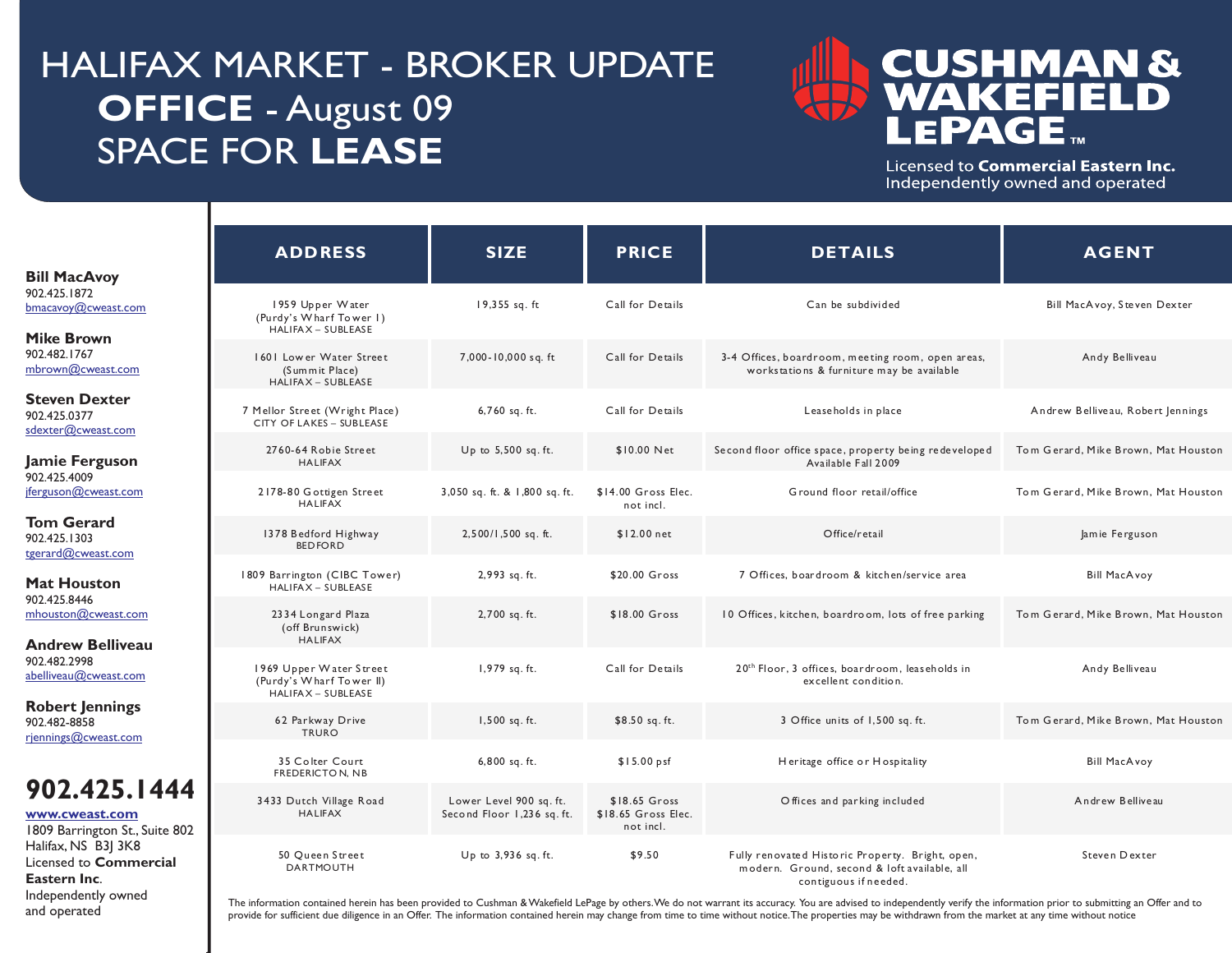## HALIFAX MARKET - BROKER UPDATE **INDUSTRIAL** - August 09 SPACE FOR **LEASE**

I

I



Licensed to Commercial Eastern Inc. Independently owned and operated

|                                                                      | <b>ADDRESS</b>                                   | <b>SIZE</b>                                    | <b>PRICE</b>                    | <b>DETAILS</b>                                                                                                                                                                                                                                                                                                                                                                                                                      | <b>AGENT</b>                        |
|----------------------------------------------------------------------|--------------------------------------------------|------------------------------------------------|---------------------------------|-------------------------------------------------------------------------------------------------------------------------------------------------------------------------------------------------------------------------------------------------------------------------------------------------------------------------------------------------------------------------------------------------------------------------------------|-------------------------------------|
| <b>Bill MacAvoy</b>                                                  |                                                  |                                                |                                 |                                                                                                                                                                                                                                                                                                                                                                                                                                     |                                     |
| 902.425.1872<br>bmacavoy@cweast.com                                  | *NEW*<br>II Acadia Street<br>WOODSIDE            | 23,750 sq. ft.                                 | \$6.50 Net                      | Warehouse with some office. 3 Grade and I dock loading<br>door. Ample yard with fence.                                                                                                                                                                                                                                                                                                                                              | Tom Gerard, Mike Brown, Mat Houston |
| <b>Mike Brown</b>                                                    |                                                  |                                                |                                 |                                                                                                                                                                                                                                                                                                                                                                                                                                     |                                     |
| 902.482.1767<br>mbrown@cweast.com                                    | 8 Walker Avenue Unit I<br><b>SACKVILLE</b>       | 3,360 sq. ft.                                  | \$12.00 Net                     | Industrial Office                                                                                                                                                                                                                                                                                                                                                                                                                   | Andrew Belliveau                    |
| <b>Steven Dexter</b><br>902.425.0377<br>sdexter@cweast.com           | 8 Walker Avenue Unit 4<br><b>SACKVILLE</b>       | 2,640 sq. ft.                                  | \$9.00 Net                      | Service bays with 6 grade level loading doors                                                                                                                                                                                                                                                                                                                                                                                       | Andrew Belliveau                    |
| Jamie Ferguson<br>902.425.4009<br>jferguson@cweast.com               | 98 Parkway Drive<br><b>TRURO</b>                 | Bldg A: 5,600 sq. ft.<br>Bldg B: 1,300 sq. ft. | \$7.50 Net                      | Office/warehouse with 12 loading doors                                                                                                                                                                                                                                                                                                                                                                                              | Tom Gerard, Mike Brown, Mat Houston |
| <b>Tom Gerard</b><br>902.425.1303                                    | 61 Raddall Avenue<br><b>BURNSIDE</b>             | 4,164 sq. ft.                                  | \$6.65 Net                      | Finished office. Warehouse with grade door.                                                                                                                                                                                                                                                                                                                                                                                         | Jamie Ferguson                      |
| tgerard@cweast.com<br><b>Mat Houston</b>                             | 31 Raddall Avenue<br><b>HAUFAX</b>               | 2,565 sq. ft.                                  | \$7.00 Net                      | Industrial flex, grade loading door                                                                                                                                                                                                                                                                                                                                                                                                 | Tom Gerard, Mike Brown, Mat Houston |
| 902.425.8446<br>mhouston@cweast.com                                  | 23 Chambers Road<br><b>TRURO</b>                 | 2,400 sq. ft.                                  | \$10.00 Net                     | Grade loading door, 14' warehouse ceiling                                                                                                                                                                                                                                                                                                                                                                                           | Tom Gerard, Mike Brown, Mat Houston |
| <b>Andrew Belliveau</b><br>902.482.2998<br>abelliveau@cweast.com     | 49 Pettipas Drive<br><b>BURNSIDE</b>             | 10,080 sq. ft.                                 | \$7.25 Net                      | Industrial flex, 11 dock loading doors. 14' ceilings, ample<br>yard space                                                                                                                                                                                                                                                                                                                                                           | Tom Gerard, Mike Brown, Mat Houston |
| <b>Robert Jennings</b><br>902.482-8858<br>rjennings@cweast.com       | 19 Fielding Avenue<br><b>BURNSIDE - SUBLEASE</b> | 18,133 sq. ft.                                 | \$6.25 Net                      | 20' Ceilings in Warehouse                                                                                                                                                                                                                                                                                                                                                                                                           | Tom Gerard, Mike Brown, Mat Houston |
| 902.425.1444                                                         | 221 Joseph Zatzman Drive<br><b>BURNSIDE</b>      | $4,000$ sq. ft.                                | \$2.500 / Month                 | Shared warehouse space with 2 dock loading doors                                                                                                                                                                                                                                                                                                                                                                                    | Tom Gerard, Mike Brown, Mat Houston |
| www.cweast.com<br>1809 Barrington St., Suite 802                     | 202 Brownlow Avenue<br><b>BURNSIDE</b>           | 1,920 sq. ft.                                  | \$8.30 Net                      | Grade loading, offices and showroom. Excellent exposure.                                                                                                                                                                                                                                                                                                                                                                            | Jamie Ferguson                      |
| Halifax, NS B3J 3K8<br>Licensed to <b>Commercial</b><br>Eastern Inc. | 1312 Bedford Highway<br><b>BEDFORD</b>           | 2,400 sq. ft.                                  | \$22.00 Gross<br>Heat included. | Retail / Store                                                                                                                                                                                                                                                                                                                                                                                                                      | Jamie Ferguson                      |
| Independently owned<br>and operated                                  |                                                  |                                                |                                 | The information contained herein has been provided to Cushman & Wakefield LePage by others. We do not warrant its accuracy. You are advised to independently verify the information prior to submitting an Offer and to<br>provide for sufficient due diligence in an Offer The information contained bergin may change from time to time without potice The properties may be withdrawn from the market at any time without potice |                                     |

provide for sufficient due diligence in an Offer. The information contained herein may change from time to time without notice. The properties may be withdrawn from the market at any time without notice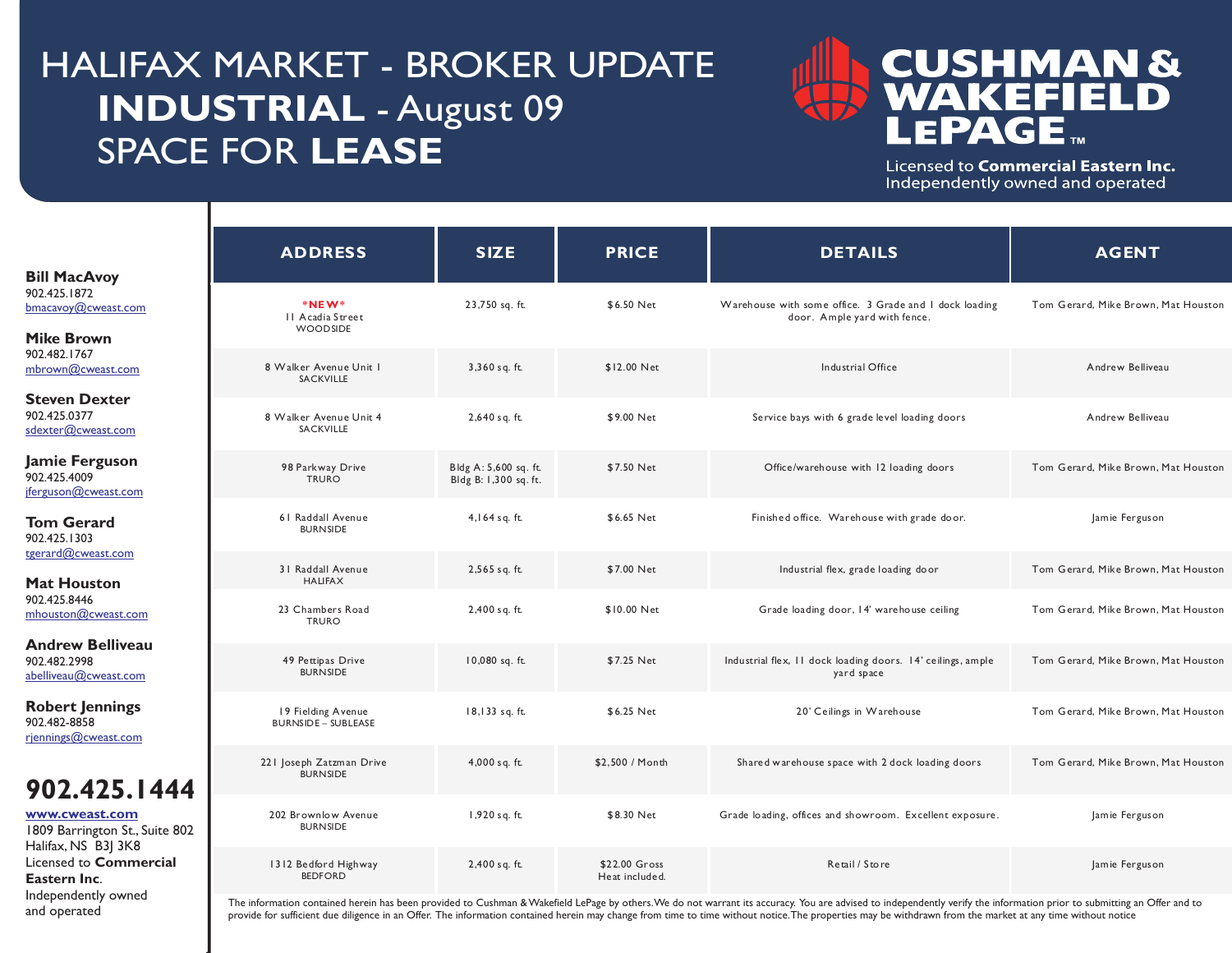## HALIFAX MARKET - BROKER UPDATE **COMMERCIAL/RETAIL** - August 09 SPACE FOR **LEASE**



Licensed to Commercial Eastern Inc. Independently owned and operated

| <b>Bill MacAvoy</b>                                                                                                           | <b>ADDRESS</b>                                           | <b>SIZE</b>                                 | <b>PRICE</b>               | <b>DETAILS</b>                                         | <b>AGENT</b>                        |
|-------------------------------------------------------------------------------------------------------------------------------|----------------------------------------------------------|---------------------------------------------|----------------------------|--------------------------------------------------------|-------------------------------------|
| 902.425.1872<br>bmacavoy@cweast.com<br><b>Mike Brown</b><br>902.482.1767                                                      | *NEW*<br>5486 Spring Garden Road<br><b>HAUFAX</b>        | 16,000 sq. ft.                              | Call for Details           | 2 <sup>nd</sup> level retail. Can be subdivided        | Steven Dexter, Andrew Belliveau     |
| mbrown@cweast.com<br><b>Steven Dexter</b><br>902.425.0377<br>sdexter@cweast.com                                               | *NEW*<br>26 Bancroft Drive<br><b>DARTMOUTH</b>           | 3,334 sq. ft.<br>$(2 \times 1,667$ sq. ft.) | \$14.00 Net                | Ground level retail/commercial on Windmill Road        | Tom Gerard, Mike Brown, Mat Houston |
| Jamie Ferguson<br>902.425.4009<br>jferguson@cweast.com                                                                        | *NEW*<br>1070 Barrington Street<br><b>HAUFAX</b>         | 1,388 sq. ft.                               | \$18.50 Semi-Gross         | Ground level retail/commercial. Heat & Elec. included. | Tom Gerard, Mike Brown, Mat Houston |
| <b>Tom Gerard</b><br>902.425.1303<br>tgerard@cweast.com                                                                       | *NEW*<br>Logie Almond Close<br><b>DARTMOUTH CROSSING</b> | 924 sq. ft.                                 | \$24.00 Net                | Sublease                                               | Jamie Ferguson                      |
| <b>Mat Houston</b><br>902.425.8446<br>mhouston@cweast.com                                                                     | 5288 St. Margaret's Bay Road<br><b>TANTALLON</b>         | 825 sq. ft.                                 | \$21.00 Net                | Ground level retail/commercial                         | Tom Gerard, Mike Brown, Mat Houston |
| <b>Andrew Belliveau</b><br>902.482.2998<br>abelliveau@cweast.com                                                              | 332 Willow Street<br><b>TRURO</b>                        | 2,548 sq. ft. & 1,511<br>sq. ft.            | \$17.00 Net<br>\$15.00 Net | Commercial/retail/office                               | Tom Gerard, Mike Brown, Mat Houston |
| <b>Robert Jennings</b><br>902.482-8858<br>rjennings@cweast.com                                                                | 568 Prince Street<br><b>TRURO</b>                        | 1,850 sq. ft.                               | \$16.00 Gross              | Ground floor commercial                                | Tom Gerard, Mike Brown, Mat Houston |
| 902.425.1444<br>www.cweast.com                                                                                                | 445 Sackville Drive<br>LOWER SACKVILLE                   | 4,000 sq. ft.                               | \$18.00 semi-gross         | Commercial/retail/office                               | Tom Gerard, Mike Brown, Mat Houston |
| 1809 Barrington St., Suite 802<br>Halifax, NS B3J 3K8<br>Licensed to <b>Commercial</b><br>Eastern Inc.<br>Independently owned | .                                                        |                                             | A1111A11B1                 |                                                        |                                     |

and operated

I

I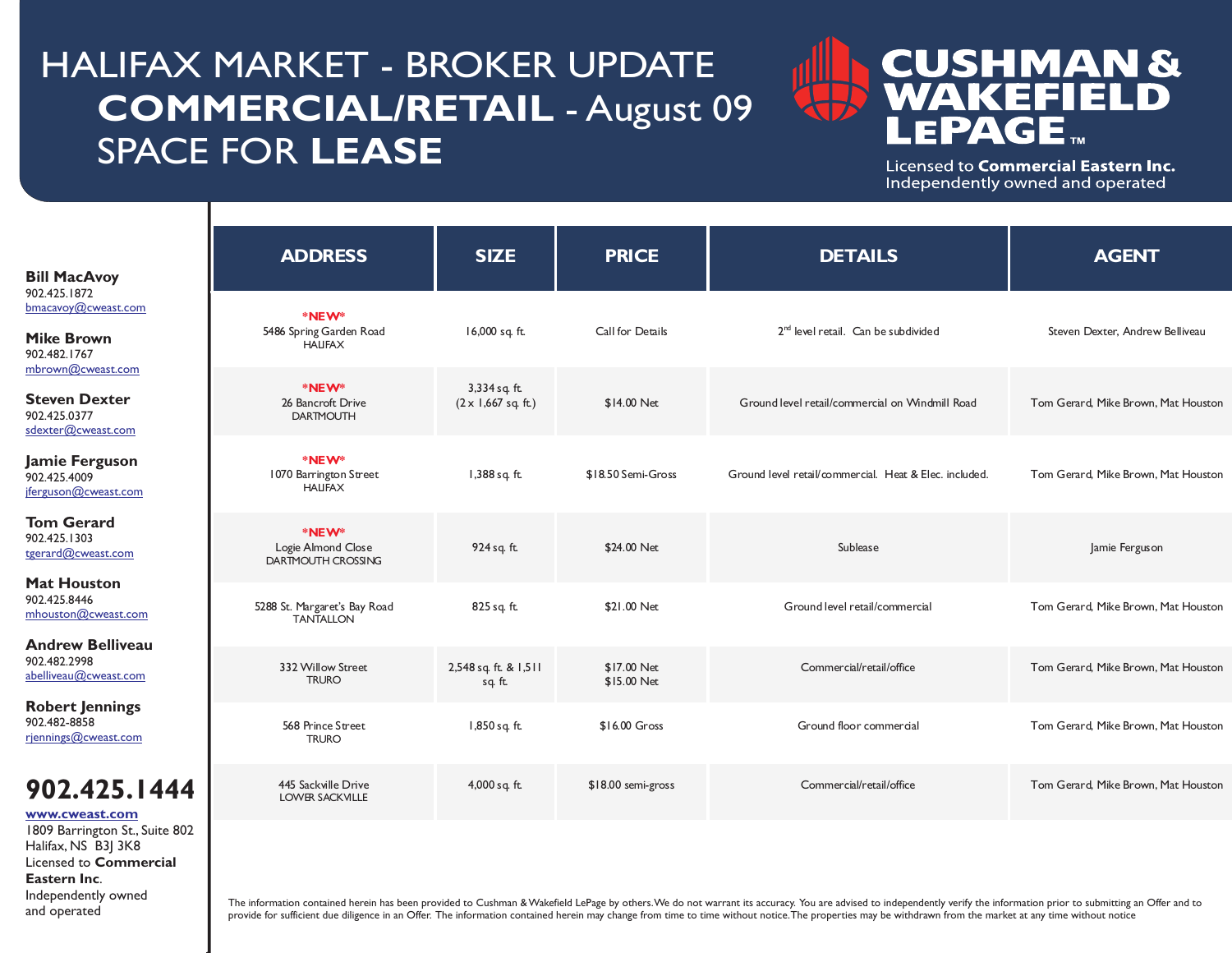#### **CUSHMAN & ELD** 51 S I I EPAGE...

Licensed to Commercial Eastern Inc. Independently owned and operated

## FOR **SALE -** August 09

#### **OFFICE FOR SALE:**

| <b>Bill MacAvoy</b><br>902.425.1872<br>$b$ macavoy $@$ cweast.com | <b>ADDRESS</b>                       | <b>SIZE</b>   | <b>PRICE</b>             | <b>DETAILS</b>                                            | <b>AGENT</b>                                          |  |
|-------------------------------------------------------------------|--------------------------------------|---------------|--------------------------|-----------------------------------------------------------|-------------------------------------------------------|--|
| <b>Mike Brown</b><br>902.482.1767<br>mbrown@cweast.com            | 31 Gloster Court<br><b>DARTMOUTH</b> | 9,002 sq. ft. | \$895,000<br>\$99.42 PSF | 2 Storey office / warehouse facility<br>*Under Agreement* | Steven Dexter, Tom Gerard,<br>Mike Brown, Mat Houston |  |
| <b>Steven Dexter</b><br>902.425.0377<br>sdexter@cweast.com        | 687 Main Street<br><b>KINGSTON</b>   | 1,279 sq. ft. | \$250,000                | One storey wood frame office building                     | Tom Gerard, Mike Brown, Mat Houston                   |  |

**Jamie Ferguson** 902.425.4009 [jferguson@cweast.com](mailto:jferguson@cweast.com)

I

I

**Eastern Inc**. Independently owned and operated

#### **INDUSTRIAL FOR SALE:**

| Tom Gerard                                                                                                               |                                              |                                |              |                                                                     |                                     |  |  |  |
|--------------------------------------------------------------------------------------------------------------------------|----------------------------------------------|--------------------------------|--------------|---------------------------------------------------------------------|-------------------------------------|--|--|--|
| 902.425.1303<br>tgerard@cweast.com                                                                                       | <b>ADDRESS</b>                               | <b>SIZE</b>                    | <b>PRICE</b> | <b>DETAILS</b>                                                      | <b>AGENT</b>                        |  |  |  |
| Mat Houston<br>902.425.8446<br>mhouston@cweast.com                                                                       | 2 Cook Road<br><b>BRIDGEWATER</b>            | 44,750 sq. ft.                 | \$1,250,000  | Former ECI Medical manufacturing facility                           | Tom Gerard, Mike Brown, Mat Houston |  |  |  |
| <b>Andrew Belliveau</b><br>902.482.2998<br>abelliveau@cweast.com                                                         | 187 Ketch Harbour Road<br><b>HAUFAX</b>      | 16,665 sq. ft. / 4.24<br>acres | \$2,000,000  | I Private residence, 3 commercial/industrial buildings              | Tom Gerard, Mike Brown, Mat Houston |  |  |  |
| <b>Robert Jennings</b><br>902.482-8858<br>riennings@cweast.com                                                           | 391 Harold Whynot Road<br><b>BRIDGEWATER</b> | 8,949 sq. ft.                  | \$990,000    | Auto dealership property, highway commercial                        | Tom Gerard, Mike Brown, Mat Houston |  |  |  |
| 902.425.1444<br>www.cweast.com<br>1809 Barrington St., Suite 802<br>Halifax, NS B3J 3K8<br>Licensed to <b>Commercial</b> | 793 Main Street<br><b>DARTMOUTH</b>          | 2,780 sq. ft.                  | \$395,000    | 2,000 sq. ft. warehouse & 780 sq. ft. bungalow<br>*Under Agreement* | Tom Gerard, Mike Brown, Mat Houston |  |  |  |
|                                                                                                                          | 90 Simmonds Drive<br><b>DARTMOUTH</b>        | 10,650 sq. ft.                 | \$975,000    | 2 Storey office / warehouse facility<br>*Under Agreement*           | Tom Gerard, Mike Brown, Mat Houston |  |  |  |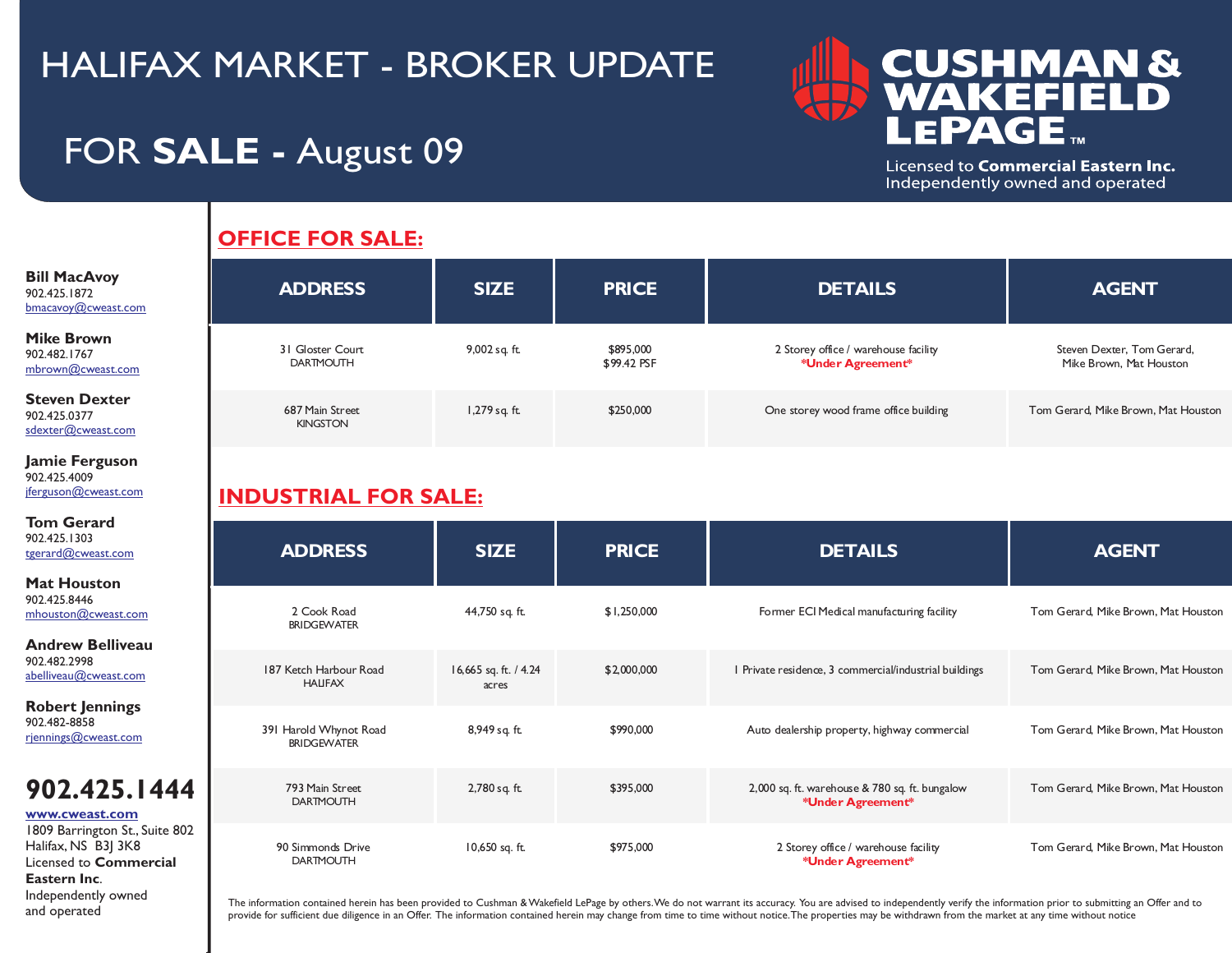#### **CUSHMAN &** ELD EPAGE.

Licensed to Commercial Eastern Inc. Independently owned and operated

### FOR **SALE -** August 09

#### **COMMERCIAL/RETAIL FOR SALE:**

| <b>Bill MacAvoy</b><br>902.425.1872<br>bmacavoy@cweast.com              | <b>ADDRESS</b>                             | <b>SIZE</b>    | <b>PRICE</b> | <b>DETAILS</b>                                              | <b>AGENT</b>                        |
|-------------------------------------------------------------------------|--------------------------------------------|----------------|--------------|-------------------------------------------------------------|-------------------------------------|
| <b>Mike Brown</b><br>902.482.1767<br>mbrown@cweast.com                  | 188 Robie Street<br><b>TRURO</b>           | 8,692 sq. ft.  | \$475,000    | Retail/commercial building                                  | Tom Gerard, Mike Brown, Mat Houston |
| Steven Dexter<br>902.425.0377<br>sdexter@cweast.com                     | 122 Main Street<br><b>DARTMOUTH</b>        | 9,168 sq. ft.  | \$775,000    | 2 Storey commercial/retail with attached warehouse facility | Tom Gerard, Mike Brown, Mat Houston |
| Jamie Ferguson<br>902.425.4009<br>iferguson@cweast.com                  | 8961 Commercial Street<br><b>NEW MINAS</b> | 18,574 sq. ft. | \$625,000    | 2 Storey commercial/retail with attached warehouse facility | Tom Gerard, Mike Brown, Mat Houston |
| <b>Tom Gerard</b><br>902.425.1303<br>tgerard@cweast.com                 | 264 Herring Cove Road<br><b>HAUFAX</b>     | 43,000 sq. ft. | \$2,200,000  | Office/industrial                                           | Jamie Ferguson                      |
| Mat Houston<br>902.425.8446<br>mhouston@cweast.com                      | 1312 Bedford Highway<br><b>BEDFORD</b>     | 8,000 sq. ft.  | \$999,000    | Retail below / Apartments above                             | Jamie Ferguson                      |
| <b>Andrew Belliveau</b><br>902.482.2998<br>$ab$ elliveau $@$ cweast.com | 1378 Bedford Highway<br><b>BEDFORD</b>     | 4,000 sq. ft.  | \$675,000    | Office / Retail                                             | Jamie Ferguson                      |
| <b>Robert Jennings</b>                                                  |                                            |                |              |                                                             |                                     |

902.482-8858 [rjennings@cweast.com](mailto:rjennings@cweast.com)

I

I



1809 Barrington St., Suite 802 Halifax, NS B3| 3K8 Licensed to **Commercial Eastern Inc**. Independently owned and operated **[www.cweast.com](http://www.cweast.com)**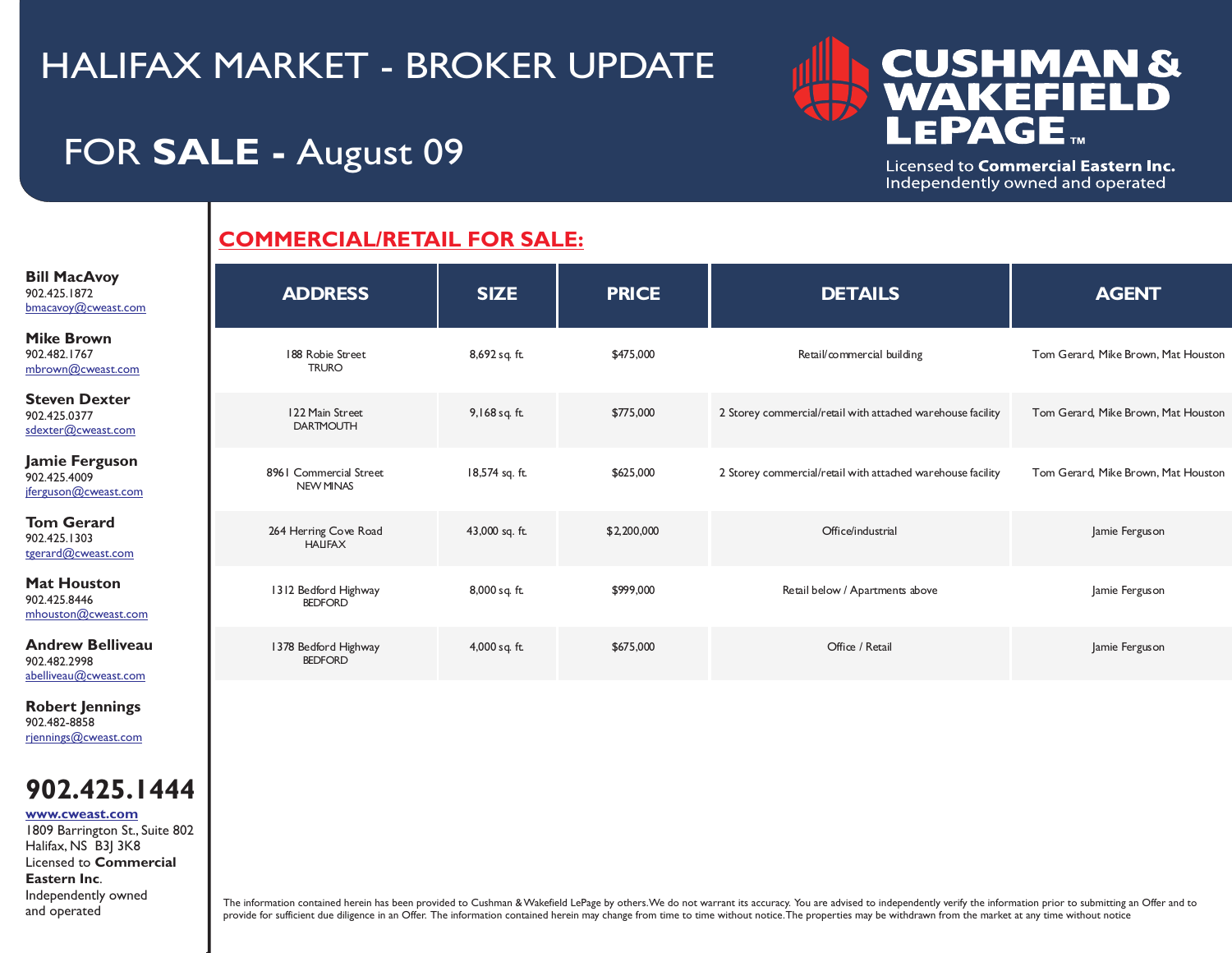

Licensed to Commercial Eastern Inc. Independently owned and operated

### FOR **SALE -** August 09

I

I

**Tom Gerard** 902.425.1303

[jferguson@cweast.com](mailto:jferguson@cweast.com)

**Eastern Inc**. Independently owned and operated

#### **LAND FOR SALE:**

| <b>Bill MacAvoy</b><br>902.425.1872<br>bmacavoy@cweast.com | <b>ADDRESS</b>                        | <b>SIZE</b> | <b>PRICE</b> | <b>DETAILS</b>                                        | <b>AGENT</b>                        |
|------------------------------------------------------------|---------------------------------------|-------------|--------------|-------------------------------------------------------|-------------------------------------|
| <b>Mike Brown</b><br>902.482.1767<br>mbrown@cweast.com     | Bell Boulevard<br><b>ENFIELD</b>      | 118 Acres   | \$1,080,000  | Undeveloped highway frontage                          | Tom Gerard, Mike Brown, Mat Houston |
| <b>Steven Dexter</b><br>902.425.0377                       | Bell Boulevard<br><b>ENFIELD</b>      | 110 Acres   | \$880,000    | Opposite Adesa Auto Auction                           | Tom Gerard                          |
| sdexter@cweast.com<br>Jamie Ferguson<br>902.425.4009       | Montague Lands<br>MONTAGUE GOLD MINES | 14.81 Acres | \$335,000    | Undeveloped residential lands, zoned R-1 and resource | Tom Gerard, Mike Brown, Mat Houston |

#### **MULTI-RESIDENTIAL FOR SALE:**

| 902.425.1303<br>tgerard@cweast.com                    | <b>ADDRESS</b>                          | <b>SIZE</b>            | <b>PRICE</b> | <b>DETAILS</b>                                        | <b>AGENT</b>           |
|-------------------------------------------------------|-----------------------------------------|------------------------|--------------|-------------------------------------------------------|------------------------|
| <b>Mat Houston</b><br>902.425.8446                    |                                         |                        |              |                                                       |                        |
| mhouston@cweast.com                                   |                                         |                        |              |                                                       |                        |
| <b>Andrew Belliveau</b><br>902.482.2998               | 44 Primrose Street<br><b>DARTMOUTH</b>  | 19 Unit Complex        | \$1,120,000  | 4 Storey wood frame walk-up                           | Tom Gerard, Mike Brown |
| abelliveau@cweast.com                                 | 420 & 432 Jubilee Road                  | $2 \times 24$ Unit Apt | \$2,150,000  | 3 Storey wood frame walk-up                           | Tom Gerard, Mike Brown |
| <b>Robert Jennings</b>                                | <b>BRIDGEWATER</b>                      | Bldgs                  |              |                                                       |                        |
| 902.482-8858<br>rjennings@cweast.com                  | 1594 Truro Road                         | 24 Unit Apartment      | \$1,275,000  | Close to Hilden Elementary                            | Tom Gerard, Mike Brown |
|                                                       | <b>HILDEN</b>                           |                        |              | *Under Agreement*                                     |                        |
| 902.425.1444                                          |                                         |                        |              |                                                       |                        |
| www.cweast.com                                        | 149 Main Street<br><b>LIVERPOOL</b>     | 11,554 sq. ft.         | \$650,000    | 14 Residential units, 2 ground floor commercial units | Tom Gerard, Mike Brown |
| 1809 Barrington St., Suite 802<br>Halifax, NS B3  3K8 |                                         |                        |              |                                                       |                        |
| Licensed to <b>Commercial</b><br>Eastern Inc.         | 149 Albro Lake Road<br><b>DARTMOUTH</b> | 51 Unit complex        | \$2,700,000  | 4 Storey elevator Apt Bldgs                           | Tom Gerard, Mike Brown |